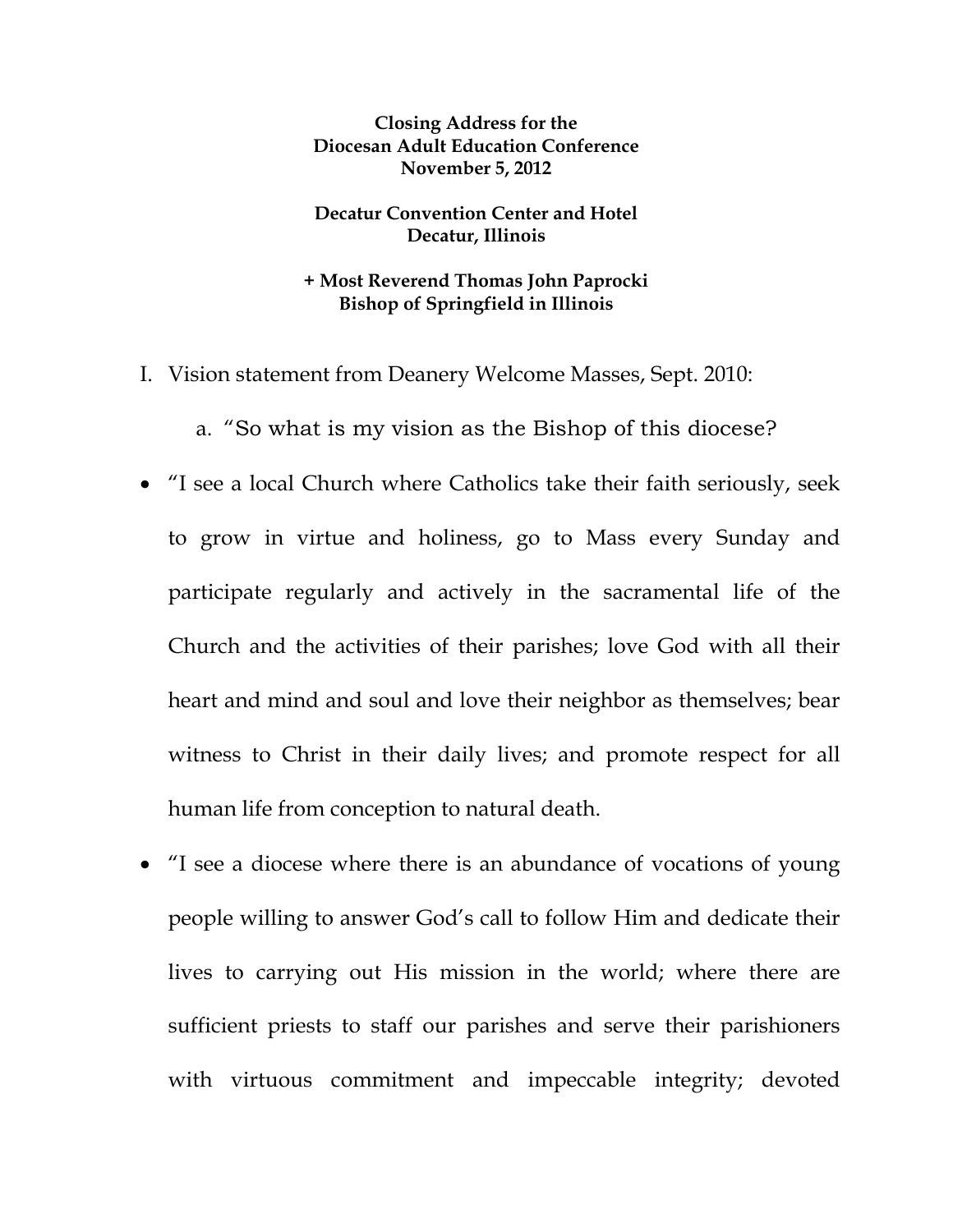deacons, nuns and religious brothers dedicated to teaching the faith and caring for the sick, the poor, and the dying.

- "I see communities where family life is valued, homes with a mother and a father who love their children and whose children love them; parents who educate and form their children and themselves in the Catholic faith.
- "In short, I see a glimpse of God's Kingdom already foreshadowed in the life of the Church and a foretaste of the heavenly banquet in the Eucharistic feast.
	- b. "All of this might sound like Utopia and in many ways it is admittedly idealistic. The fact that goals are lofty does not make them unreachable. Everything that I have described is attainable."
- II. "So what stands in our way?
	- a. "The only real obstacle that prevents this vision from becoming reality in fact is *sin*. Original sin is our inherited condition not as some sort of communicable disease, but it affects us more like beneficiaries of an estate whose ancestors squandered a fortune. We have to live with the fact that the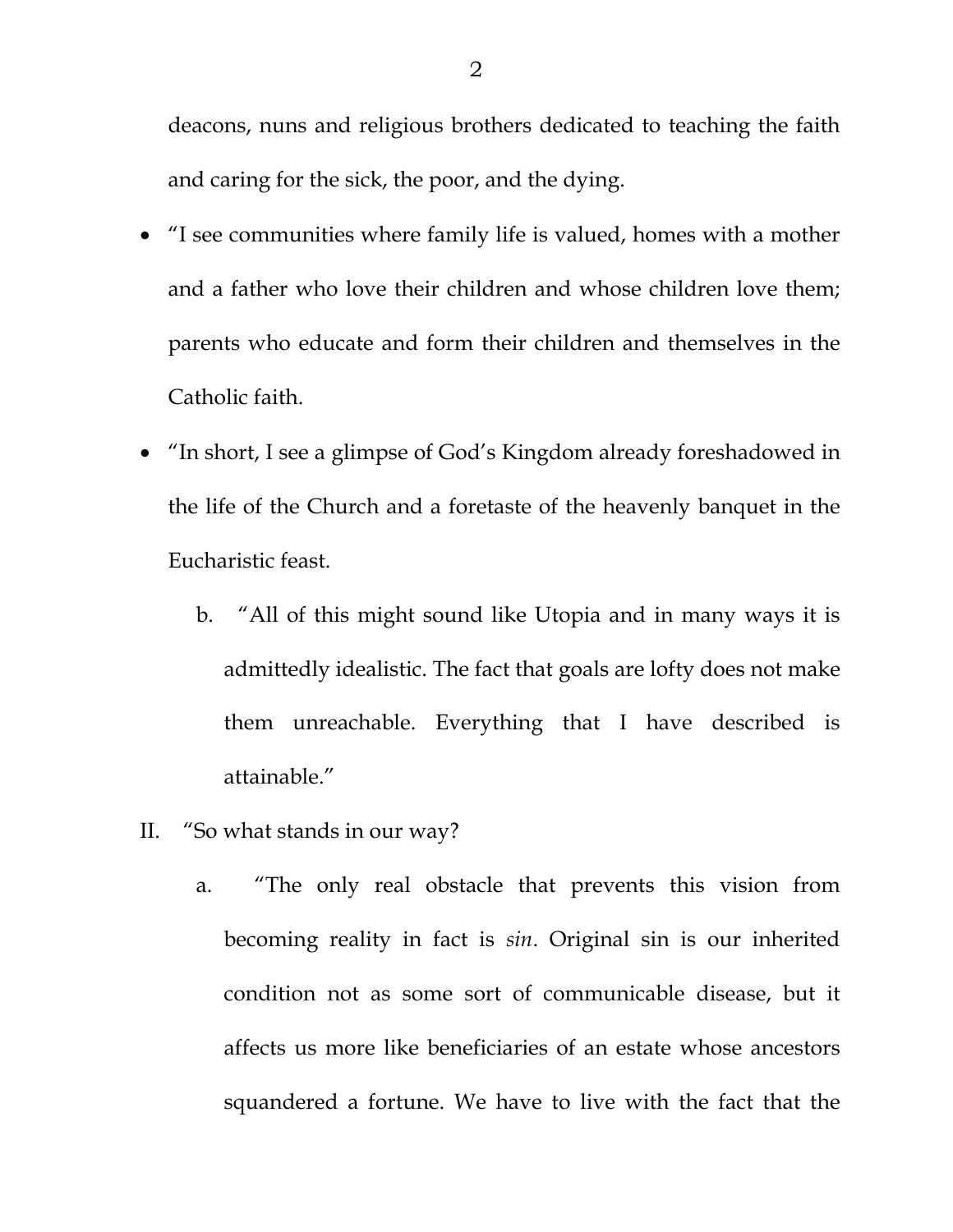spiritual treasures of paradise were forfeited by our human ancestors. While Christ's death and resurrection have restored the gifts of heavenly treasures for us, we also have to recognize that the devil, Satan, is real, and he will do everything in his power to deflect us from our goal, which is eternal life on high with Christ in His kingdom.

- b. "This reality should neither frighten us nor lead us to despair, for Christ is more powerful than Satan. Christ indeed has conquered sin and death. That is why it is good to remember the Prayer to St. Michael, which used to be prayed after every Mass and which we could still pray beneficially for our spiritual well-being."
- III. What is the work of the devil?
	- a. Extraordinary: diabolical possession
	- b. Ordinary:
		- i. Temptation (cf. Jesus in the desert)
		- ii. False accusations: Satan = the Accuser; Jesus says that the Devil is is a liar and the father of lies" (John 8:44)
		- iii. Devil = the divider; the devil brings division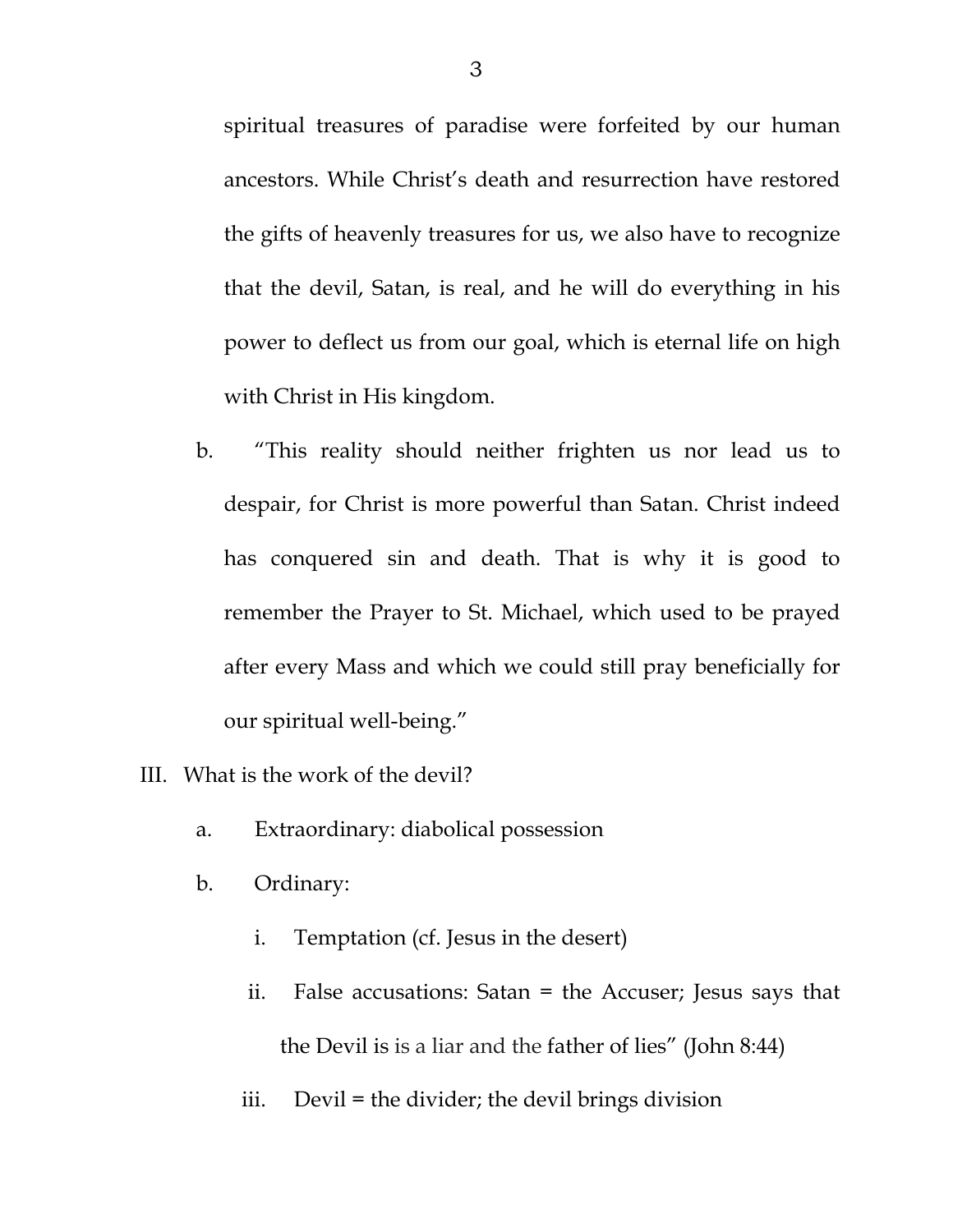- IV. How do we overcome the work of the devil:
	- a. Extraordinary: exorcism (major and minor)
	- b. Ordinary: the spiritual weapons of the Church sacraments, daily prayers (especially the Rosary), religious devotions, meditation, adoration, corporal and spiritual works of mercy.
- V. Three points of emphasis that I wish to stress as your bishop:
	- a. Relationships
		- i. After Jesus' exorcism of the demoniac in Mark 5:18-20 "As Jesus was getting into the boat, the man who had been possessed by the demon begged to go with him. 19 Jesus did not let him, but said, "Go home to your own people and tell them how much the Lord has done for you, and how he has had mercy on you." <sup>20</sup>So the man went away and began to tell in the Decapolis how much Jesus had done for him. And all the people were amazed."
		- ii. Dual commandments to love God and neighbor
		- iii. Pastor = shepherd = gathering the flock (cf. crozier)
		- iv. Communion of the Saints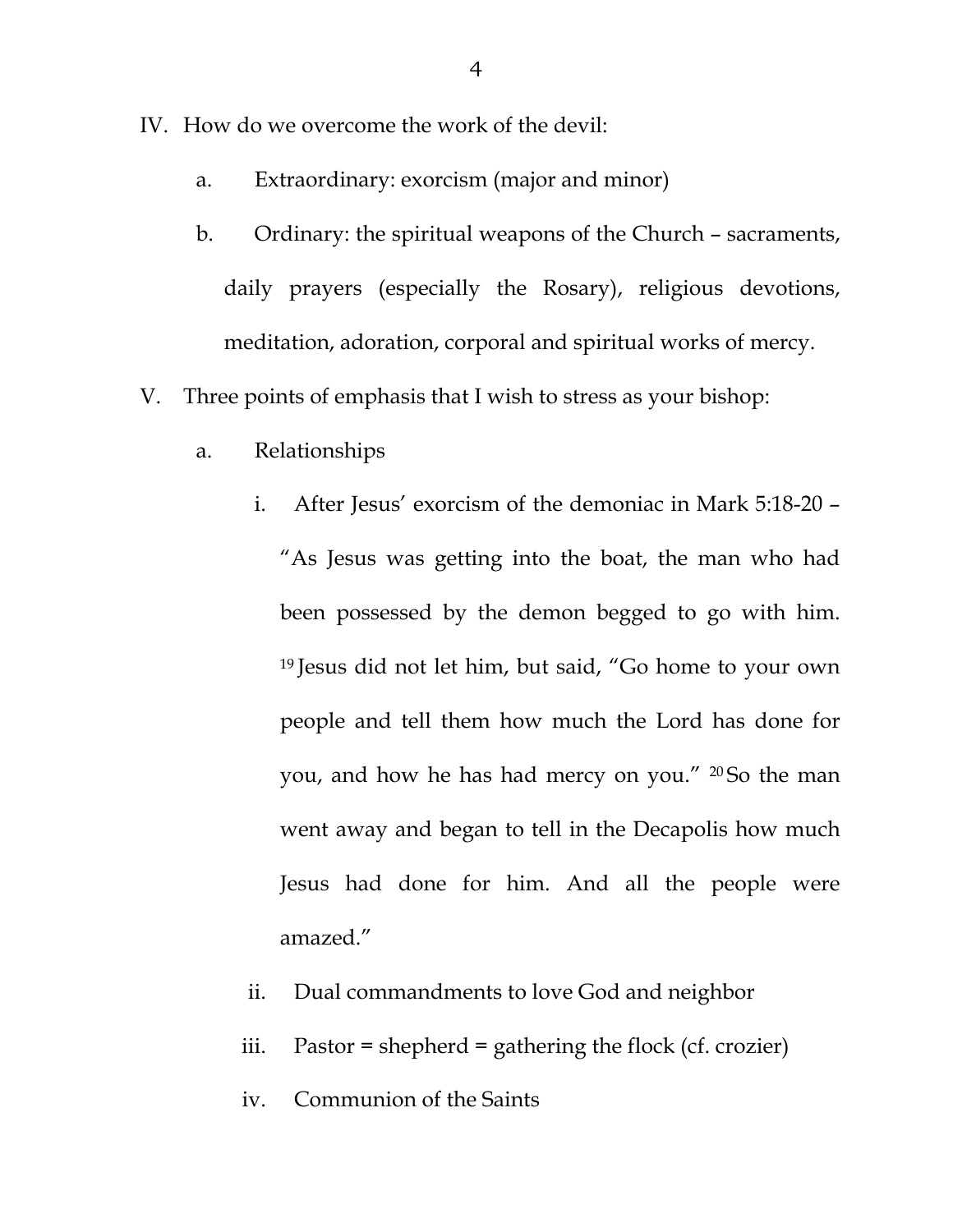b. Leadership:

- i. "We have always believed that building strong leaders is a strategic imperative. When times are easy, leadership can be taken for granted. When the world is turbulent, you appreciate great people. Ultimately, we want to develop people who are guardians of [our] culture, champions of our legacy, and protectors of our reputation. They must perform with integrity, be disciplined and aggressive—and, at the same time, able to solve problems with global ingenuity." (Jeff Immelt, CEO of General Electric in GE's 2007 Annual Report).
- ii. We need these kinds of leaders in the Church: vocations to the priesthood, diaconate, consecrated life, lay leaders in the Church and in the world.

## VI. Holiness

a. Blessed John Paul II, in his Apostolic Letter, *NOVO MILLENNIO INEUNTE*, "On entering the New Millennium," (nos. 30-31): "First of all, I have no hesitation in saying that all pastoral initiatives must be set in relation to *holiness*. . . . To ask